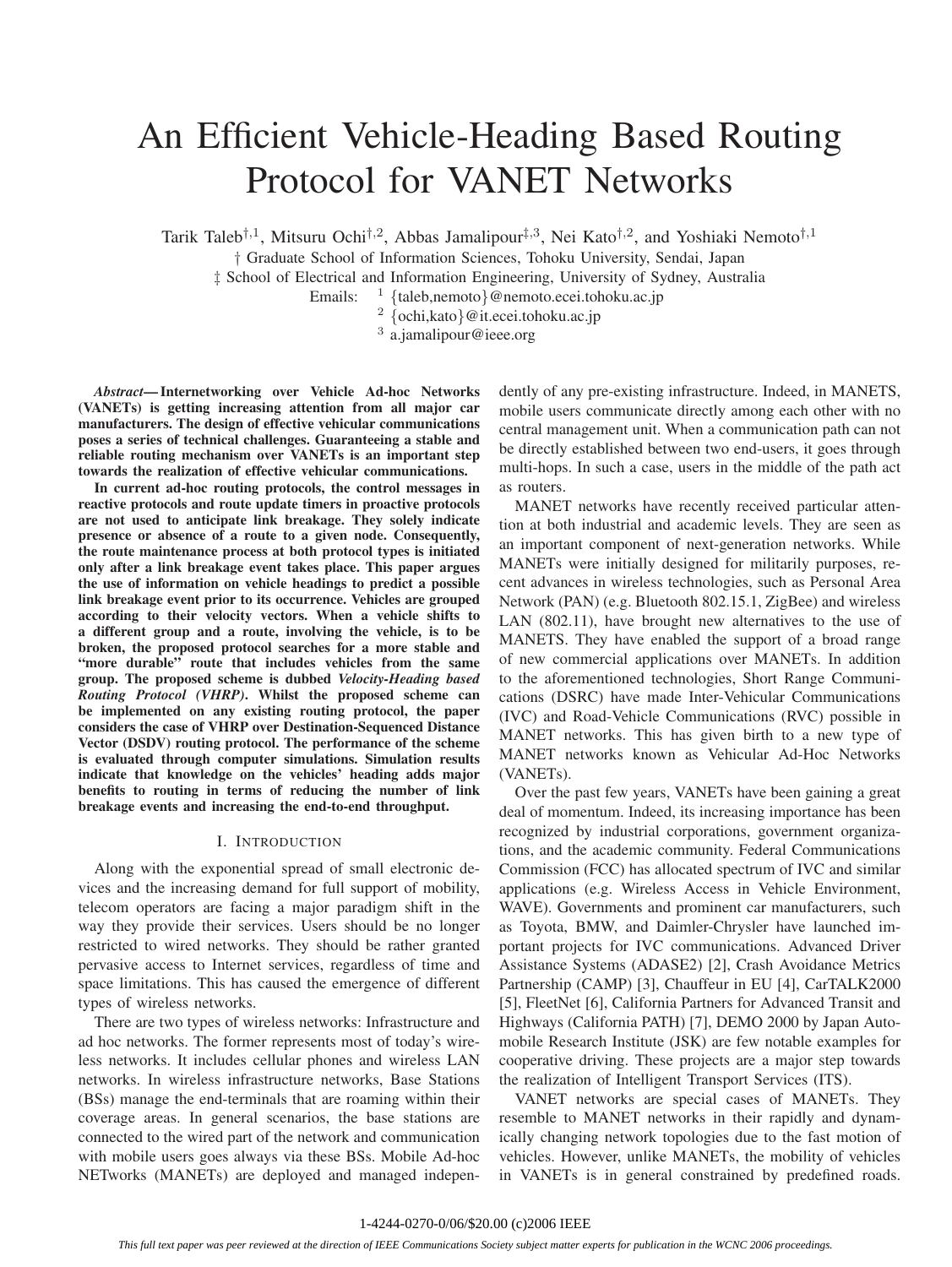Vehicle velocities are also restricted according to speed limits, level of congestion in roads, and traffic control mechanisms (e.g. stop signs and traffic lights). Additionally, given the fact that future vehicles can be equipped with potentially longer transmission ranges, rechargeable source of energy, and extensive on-board storage capacities, processing power and storage efficiency are not an issue in VANETs as it is in MANET. From these features, VANETs are considered as an extremely flexible and relatively "easy-to-manage" network pattern of MANETs.

Along with the recent developments in the VANET field, a number of attractive applications, unique for the vehicular setting, have emerged. VANET applications include on-board active safety systems to assist drivers in avoiding collisions and to coordinate them at critical points such as intersections and highway entries. Safety systems may intelligently disseminate road information, such as incidents, real-time traffic congestion, high-speed tolling, or surface condition to vehicles in the vicinity of the subjected sites. This helps to avoid platoon vehicles and to accordingly improve the roads capacity. With such active safety systems, the number of car accidents and associated damage are expected to be largely decreased. In addition to the aforementioned safety applications, IVC communications can be used to provide comfort applications as well. The latter may include weather information, gas station or restaurant locations, mobile e-commerce, infotainment applications, and interactive communications such as Internet access, music downloads, and content delivery.

There are numerous research challenges that need to be addressed till a wide deployment of VANET networks becomes possible. One of the critical issues consists of the design of scalable routing algorithms that are robust to frequent path disruptions caused by vehicles mobility. Existing routing protocols, traditionally designed for MANET, do not make use of the unique characteristics of VANETs and are not suitable for Vehicle-to-Vehicle (V2V) communications over VANETs. Many interesting improvements can be obtained by adjusting these routing protocols to reflect the dynamically changing topology of VANETs while taking into account vehicles' movement information such as position, direction, speed, and digital mapping of roads. This challenging task underpins the research work outlined in this paper.

In this paper, we consider a general scenario where both IVC and RVC coexist. We consider a VANET network made of a number of hot spots dispersed over a geographical area. Vehicles can have a direct access to these hot spots or via other vehicles. The basic idea behind the paper is to use information on the velocity vector of vehicles to avoid route breakage and to accordingly add appropriate modifications to the used routing protocol. While the scheme can be implemented on any ad hoc routing protocol, the paper considers the case of Destination-Sequenced Distance Vector (DSDV) routing protocol [1]. Vehicles are grouped into a number of sets according to their moving directions. Communication paths are maintained between vehicles belonging to the same group. Along the connection path, if an intermediate routing node changes its direction and belongs to a different group, a link rupture may likely happen during the transmission time. Throughput may then degrade, had a new route been established without taking stability and quality of network links into account. To avoid link ruptures and to establish reliable routes, the routing algorithm dynamically searches for the most stable route that includes only hops from the same group. The proposed scheme is dubbed Vehicle-Heading based Routing Protocol (VHRP).

The remainder of this paper is structured as follows. Section II showcases the variety of research being conducted in VANETs and surveys the state-of-the-art in the field of MANET routing protocols. The design philosophy behind the proposed routing algorithm and its distinct features are described in Section III. Section IV evaluates the performance of the scheme. The paper concludes in Section V.

## II. RELATED WORK

This section highlights major attempts in applying MANET routing protocols to VANET networks. First is a description of important MANET routing protocols. A large number of routing protocols have been recently proposed within the framework of the Internet Engineering Task Force (IETF) for executing routing in MANET networks. They can be all classified as either reactive, proactive, or hybrid [9].

In Reactive Routing Protocols (RRPs), route determination is invoked on a demand or need basis. Thus, if a node wishes to initiate communication with another host to which it has no route, a global-search procedure is employed. This route search operation is based on classical floodingsearch algorithms. Indeed, a Route Request (RREQ) message is generated and flooded, sometimes in a limited way, to other nodes. When the RREQ message reaches either the destination or an intermediate node with a valid route entry to the destination, a Router Reply (RREP) message is sent back to the originator of the RREQ. A route is then set up between the source and the destination. Reactive protocols then passive until the established route becomes invalid or lost. Link breakage is reported to the source via a Route Error (RERR) message. Several protocols fall in this category. Notable examples are Ad hoc On-Demand Distance Vector (AODV) [10] and Dynamic Source Routing (DSR) [11]. Reactive protocols incur significant control traffic overhead and are preferred for dynamically changing environments where nodes have a few number of active routes [12]. The control traffic overhead can be partially solved by selective forwarding of control messages based on geographical location of the destination [13]. Whilst the control traffic overhead can be accordingly mitigated, the additional initial latency introduced by the route discovery procedure poses serious challenges for reactive protocols. For this reason, reactive protocols are seen inappropriate for time-critical applications such as Cooperative Collision Avoidance (CCA), an important application type for vehicular communications [14].

Proactive Routing Protocols (PRPs), the flip-side of reactive protocols, maintain and update information on routing between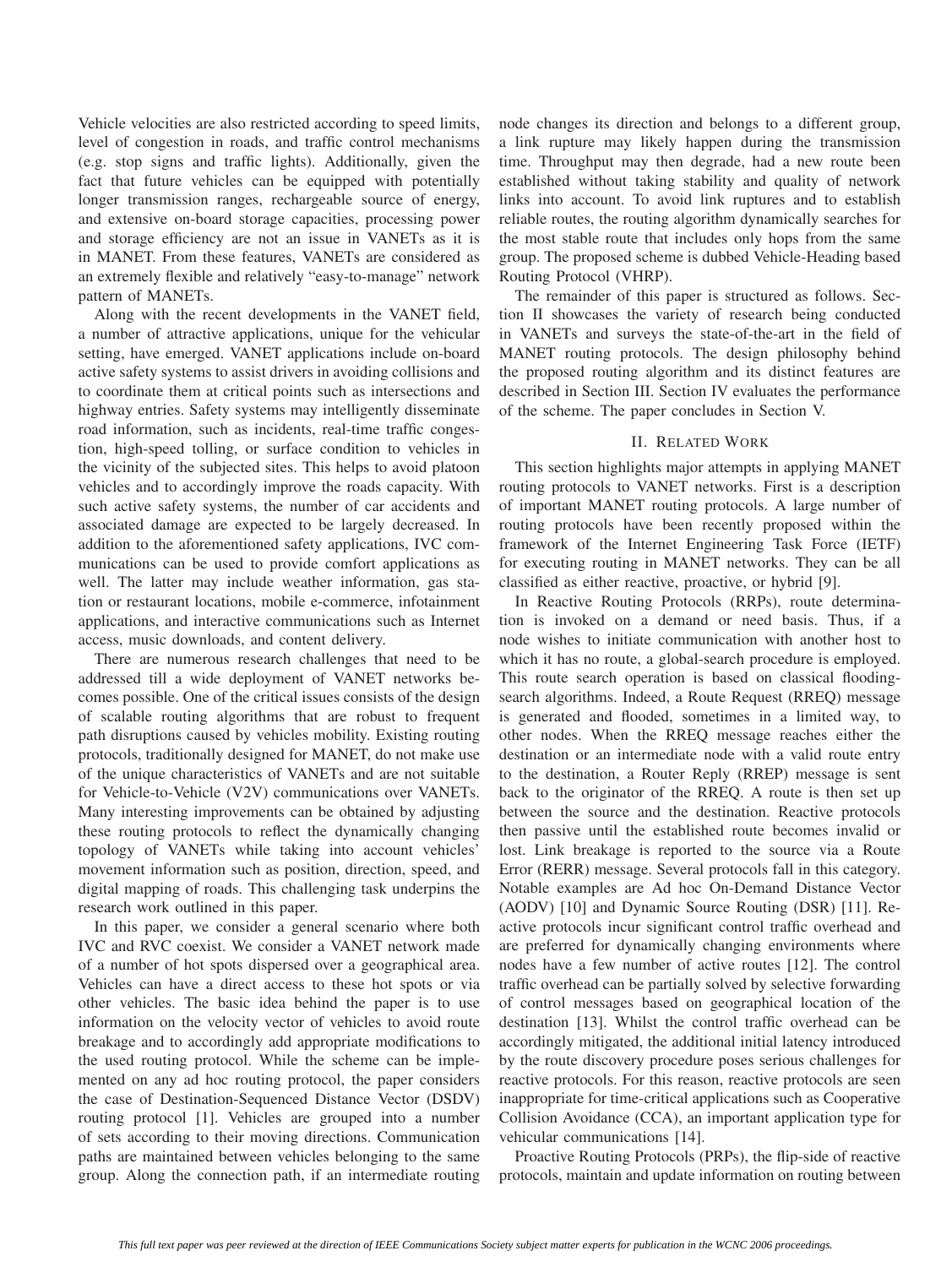all nodes of a given network at all times. Route updates are periodically performed regardless of network load, bandwidth constraints, and network size. Routing information is stored in a variety of tables and is based on received control traffic. Generation of control messages and route calculation are themselves driven by the routing tables. The main characteristic of proactive protocols is that nodes maintain a constantly updated understanding of the network topology. Consequently, a route to any node in the network is always available regardless of whether it is needed or not. While periodic updates of routing tables result in substantial signaling overhead, immediate retrieval of routes overcomes the issue of the initial route establishment delay in case of reactive protocols. Some of the protocols that have achieved prominence in the proactive category include Optimized Link State Routing (OLSR) [15], Hazy Sighted Link State Routing (HSLSR) [16], Topology Broadcast based on Reverse Path Forwarding (TBRPF) [17], and Destination-Sequenced Distance Vector (DSDV) [1]. Compared to reactive approaches, proactive protocols are easier to implement and exhibit relative stability. Applying proactive protocols to a highly mobile environment, a storm of control messages is required to maintain an accurate view of the network topology. This intuitively results in a significant waste of the wireless scarce bandwidth. They are seen thus optimal for environments where mobility is relatively static. For a qualitative comparison between reactive and proactive schemes, the interested reader is referred to [19] [20].

Hybrid Routing Protocols (HRPs) combine both the proactive and reactive approaches. Zone Routing Protocol (ZRP) is a notable example [18]. ZRP divides the network topology into different zones. Routing within zones, "intra-zone routing", is performed by a proactive protocol. This yields no initial delay for routing among nodes from the same zone. On the other hand, to increase the system scalability, routing between zones, "inter-zone routing", is done by a reactive protocol. While the hybrid approaches present an efficient and scalable routing strategy for large scale environments, a number of key issues remain unsolved and their implementation has not accordingly gained that much popularity within the researchers' community.

Based on the above mentioned routing concepts, a set of routing protocols have been proposed for vehicular communications. While it is all but impossible to come up with a routing approach that can be suitable for all VANET applications and can efficiently handle all their inherent characteristics, attempts have been made to develop some routing protocols specifically designed for particular applications. For safety applications, a broadcast oriented packet forwarding mechanism with implicit acknowledgment is proposed for intra-platoon cooperative collision avoidance [22]. In [21], a swarming protocol based on gossip messages is proposed for content delivery in future vehicular networks. For the provision of comfort applications, a Segment-Oriented Data Abstraction and Dissemination (SO-DAD) is proposed [23]. SODAD is used to create a scalable decentralized information system by local distribution of the information in vehicular networks. CarNet proposes a scalable



Fig. 1. Problem formulation: a link rupture event is more likely to occur between vehicles A, B, and D.

routing system that uses geographic forwarding and a scalable distributed location service to route packets from vehicle to vehicle without flooding the network [24]. To avoid link rupture during the data transmission, a Movement Prediction based Routing (MOPR) is proposed [25]. MOPR predicts future positions of vehicles and estimates the time needed for the transmission of data to decide whether a route is likely to be broken or not during the transmission time. The performance of the scheme depends largely on the prediction accuracy and the estimate of the transmission time that depends in turn on several factors such as network congestion status, driver's behavior, and the used transmission protocols.

## III. VEHICLE-HEADING BASED ROUTING PROTOCOL

This section describes the key design and distinct features that are incorporated in the proposed scheme. While VHRP can be implemented on any routing protocol, in this paper we chose DSDV. The reason behind this choice underlies beneath the relative simplicity and stability of the scheme. Our implementation of DSDV is based largely on the paper by Perkins et al [1]. Before delving into details of the scheme, we first formulate the problem via the following simple example. Fig. 1 depicts the scenario of five vehicles at an intersection where vehicle B is turning onto a new street and the other four vehicles are continuing straight on the same road. A connection is established between vehicles A and F. Communication is possible on two routes: one via vehicle B (route A-B-D-F) and the other via vehicle C (route A-C-D-F). As vehicle B is turning left and vehicle A is continuing straight, the former route is more likely to be ruptured after a certain time. Consequently, the selection of the latter router is a more appropriate choice and has tendency to add more stability and reliability to the communication path between the two vehicles (A and F). In the remainder of this section, we explain how such a selection can be possible using information on the velocity vector of vehicles.

In the proposed routing scheme, vehicles are grouped into four different groups based on their velocity vectors. In a Cartesian space, each group is characterized by one of the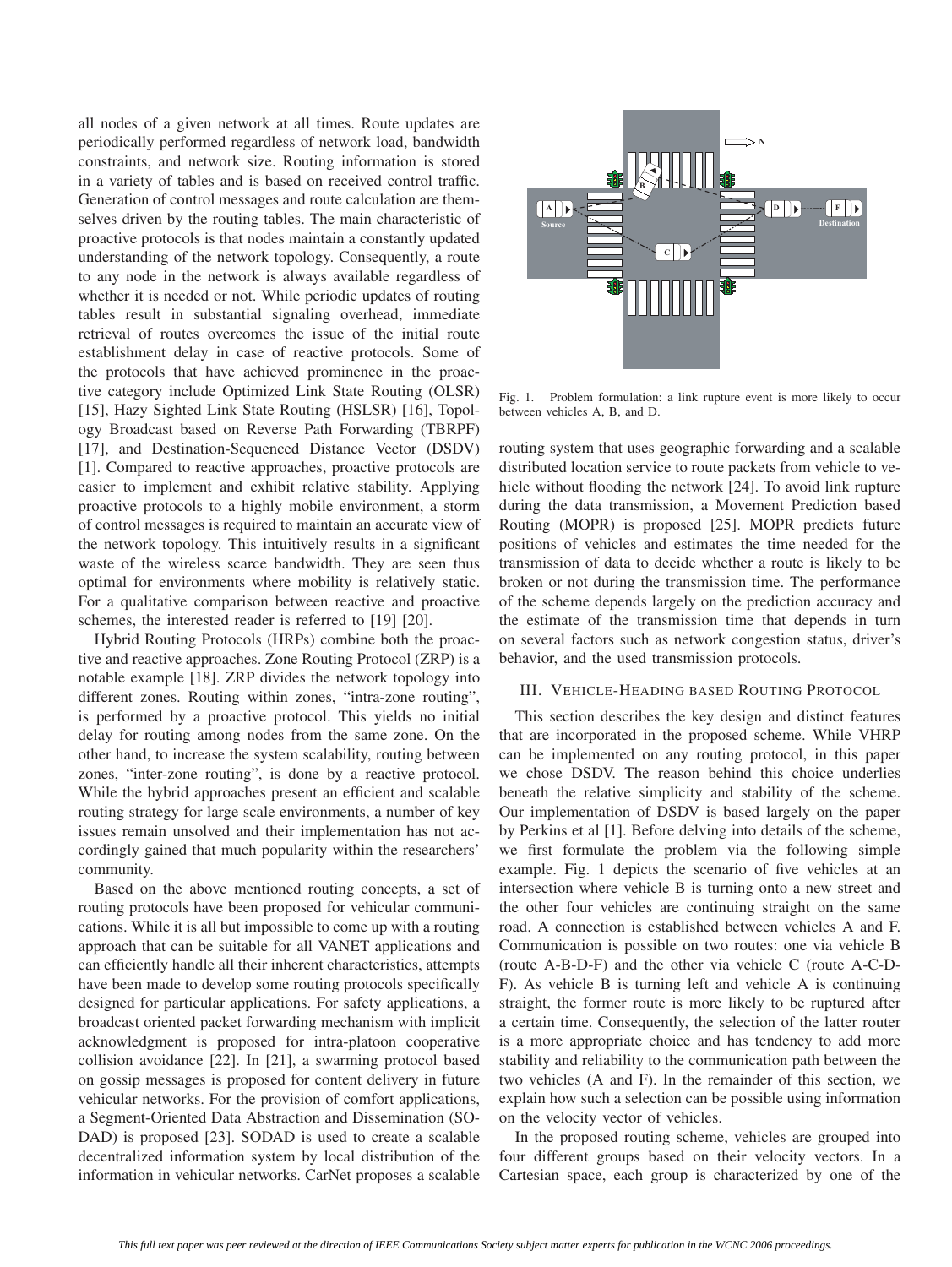

Fig. 2. Velocity vector based grouping of vehicles.

unit vectors,  $S_1 = (1, 0), S_2 = (0, 1), S_3 = (-1, 0),$  $S_4 = (0, -1)$ , as shown in Fig. 2. Vehicles are assumed to be equipped with Global Positioning Systems (GPSs) to detect their geographical location. Location detection is performed every 1s time interval. Let  $V_A = (v_x, v_y)$  denote the Cartesian coordinates of the velocity vector of a given vehicle A. Using the velocity vector and unit vectors, the group of vehicle A can be decided as follows. Vehicle A belongs to Group N, if the dot product of its velocity vector and the unit vector S*<sup>N</sup>*  $(V_A \cdot S_N)$  takes the maximum value (in Fig. 2,  $N = 1$ ).

In ad hoc networks, routing is based on information contained in "route update" messages that are periodically exchanged among neighboring nodes. This information consists of the next hop address, routing metric, and sequence number for each destination address. In the proposed scheme, information on groups is included also in the control messages. Fig. 3 shows a simplified format of a route update packet. When a vehicle X receives a control message from another vehicle Y, it compares its group ID with that of the originating vehicle (Vehicle Y). If the two vehicles belong to two different groups, the link between the two vehicles is judged to be unstable. A penalty is then added to the routing metric between the two vehicles and routes are updated. In such a manner, added penalties can reflect the information of groups on the routing procedure. If the two vehicles belong to the same group, routing metrics are not modified and routing is performed according to the number of traversed hops as in the basic distributed Bellman-Ford routing algorithm.

To better explain the basic idea behind the use of metric penalties, we consider the same scenario of Fig. 1. Let  $\beta_{AB}$ ,  $\beta_{BD}$ ,  $\beta_{AC}$ ,  $\beta_{CD}$  denote the routing metrics of links between vehicles A & B, B & D, A & C, and C & D, respectively. In case of no routing metric penalties, all routing metrics are equal to one. In such case, both routes ABD and ACD can be chosen for communication. However, if a penalty  $\alpha_m$  is added to the routing metrics  $\beta_{AB}$  and  $\beta_{BD}$  ( $\beta_{AB} = \beta_{BD} = 1 + \beta_{BD}$ 



Fig. 3. Packet format of a route update message.

 $\alpha_m$ ), the route ACD will be chosen. In this way, the proposed scheme guarantees stable routes for communication.

In the following, we explain how a vehicle updates its routes upon receiving a control packet. When a vehicle X receives a control packet P from a vehicle Y containing information on the routing metric and sequence number of its route to a destination A, vehicle X first checks if it has any route to destination A. If such a path does not exist, the route is then added to the routing table of vehicle X. If the route already exists, vehicle X has to update its route only if the sequence number and routing metric indicated in the control packet are smaller.

#### IV. PERFORMANCE EVALUATION

Having described the details of our scheme, we now direct our focus to evaluating its performance through computer simulations using Network Simulator (NS2) [26]. In addition to DSDV, TBRPF is used as a comparison term given the fact it is a proactive protocol. Fig. 4 shows the network topology used in the simulation. The scenario presented in the figure simulates a typical road situation with two intersections. Vehicles are moving along the main road while communicating with a hot spot located at Intersection 1. To simulate cases where vehicles change their headings, some vehicles turn onto a new street at Intersection 2. In the simulation, 30 vehicles are used and distance between adjacent vehicle is randomly chosen from a uniform distribution with Max and Min equal to 10m and 90m, respectively. The road width is set to 3m. Different scenarios are created by increasing the distance between the two intersections by 10m from 190m to 250m. In the simulations, vehicles are constrained to roads in an urban area. Their average speeds are thus varied within the range of  $[3m/s, 15m/s]$ . To enable vehicles to travel a long enough distance, the simulation end time is varied in function of the speed of vehicles as shown in Table I. The transmission range of vehicles is set to 100m. Vehicles use UDP to send data packets and their transmission rate is set to  $1Mbps$ . The packet size is set to 512 *bytes*. In the performance evaluation, endto-end throughput and packet drops are used as quantifying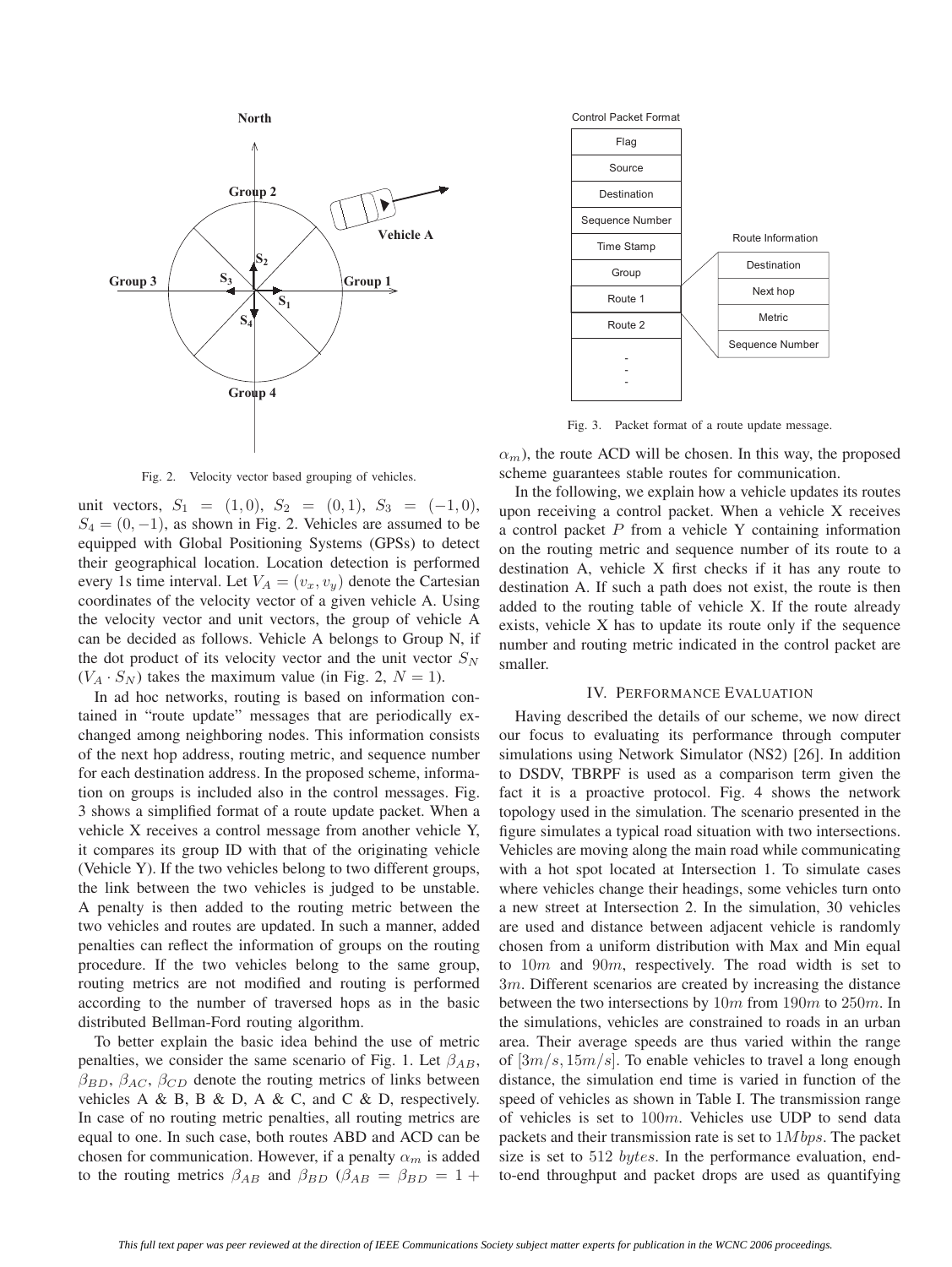

Fig. 4. Network topology.

TABLE I SIMULATION END TIME FOR DIFFERENT VEHICLE SPEEDS.

| Vehicle speed | Simulation end time |
|---------------|---------------------|
| (m/s)         | (s)                 |
| 15            | 56                  |
| 14            | 57                  |
| 13            | 59                  |
| 12            | 61                  |
| 11            | 64                  |
| 10            | 67                  |
| 9             | 70                  |
| 8             | 75                  |
| 7             | 80                  |
| 6             | 88                  |
| 5             | 99                  |
| 4             | 115                 |
| 3             | 141                 |

TABLE II SIMULATION PARAMETERS AND RANGE OF VALUES.

| Simulation parameters                       | Range of values |
|---------------------------------------------|-----------------|
| Distance between intersections              | $190 - 250m$    |
| Distance between adjacent vehicles          | 3m              |
| Distance between Intersection 2 and         |                 |
| initial position of the destination vehicle | 400m            |
| Number of vehicles                          | 30              |
| Road width                                  | 3m              |
| Vehicle transmission range                  | 100m            |
| Vehicle transmission rate                   | 1Mbps           |
| Packet size                                 | 512 bytes       |
| Simulation runs                             | 175             |

parameters. The throughput measurement is made at a vehicle initially located at 400m from intersection 2. Packet drops are counted along the communication path between the hot spot and the destined vehicle. For each considered scenario, the simulation is run for 175 times. The presented results represent the average behavior of these simulation runs. Table II summarizes the parameters used for road traffic simulation.

To illustrate the better performance of the proposed scheme over TBRPF and DSDV in improving the end-to-end throughput, the following gain ratio is used:

$$
G = \frac{N_p - N_t}{N_t} \cdot 100\tag{1}
$$

where  $N_p$  and  $N_t$  denotes the number of received packets in case of the proposed scheme and TBRPF (or DSDV), respectively. Fig. 5(a) shows the variation of the gain for different velocity speeds. The results are the average values of several simulation runs. The simulation results indicate that in case of a vehicular network with slow mobility (low speeds), the throughput improvement is not that significant and both protocols exhibit similar throughputs. However, as the vehicle speed increases, the proposed scheme exhibits better performance. The reason behind this performance underlies beneath the fact that in case of high speeds, the link breakage occurs quickly as vehicles turn at the intersection. TBRPF and DSDV then take a long time to re-establish another link and a quite number of packets get dropped during the link rupture. This can be confirmed further by the results of Fig. 5(b). Indeed, packet drops experienced in case of DSDV and TBRPF are significantly higher than the number of packet losses experienced by the proposed scheme. On the other hand, using the velocity vectors of vehicles, the proposed scheme predicts the link breakage event and manages to anticipate the reconstruction of another route during a shorter period of time. This reduces the number of packet drops and eventually increases the overall throughput of the connection.

## V. CONCLUSION

In this paper, we proposed a vehicle heading based routing protocol for VANET networks. The basic idea behind the proposed scheme is to group vehicles according to their velocity vectors. The system can predict a possible breakage of a route when the route is set up between two vehicles from two different groups. To avoid link ruptures and thus guarantee stable routes for communication, routes between vehicles from the same group are preferred. For this purpose, penalties are added to routing metrics of links set up between vehicles from different groups.

The performance of the proposed scheme is evaluated through simulation and is compared to two other proactive schemes, namely DSDV and TBRPF. Encouraging results are obtained. Indeed, the proposed scheme reduces the number of packet drops and achieves higher throughput. While the paper considered the case of implementing the proposed scheme over proactive routing protocols, incorporation of the scheme in